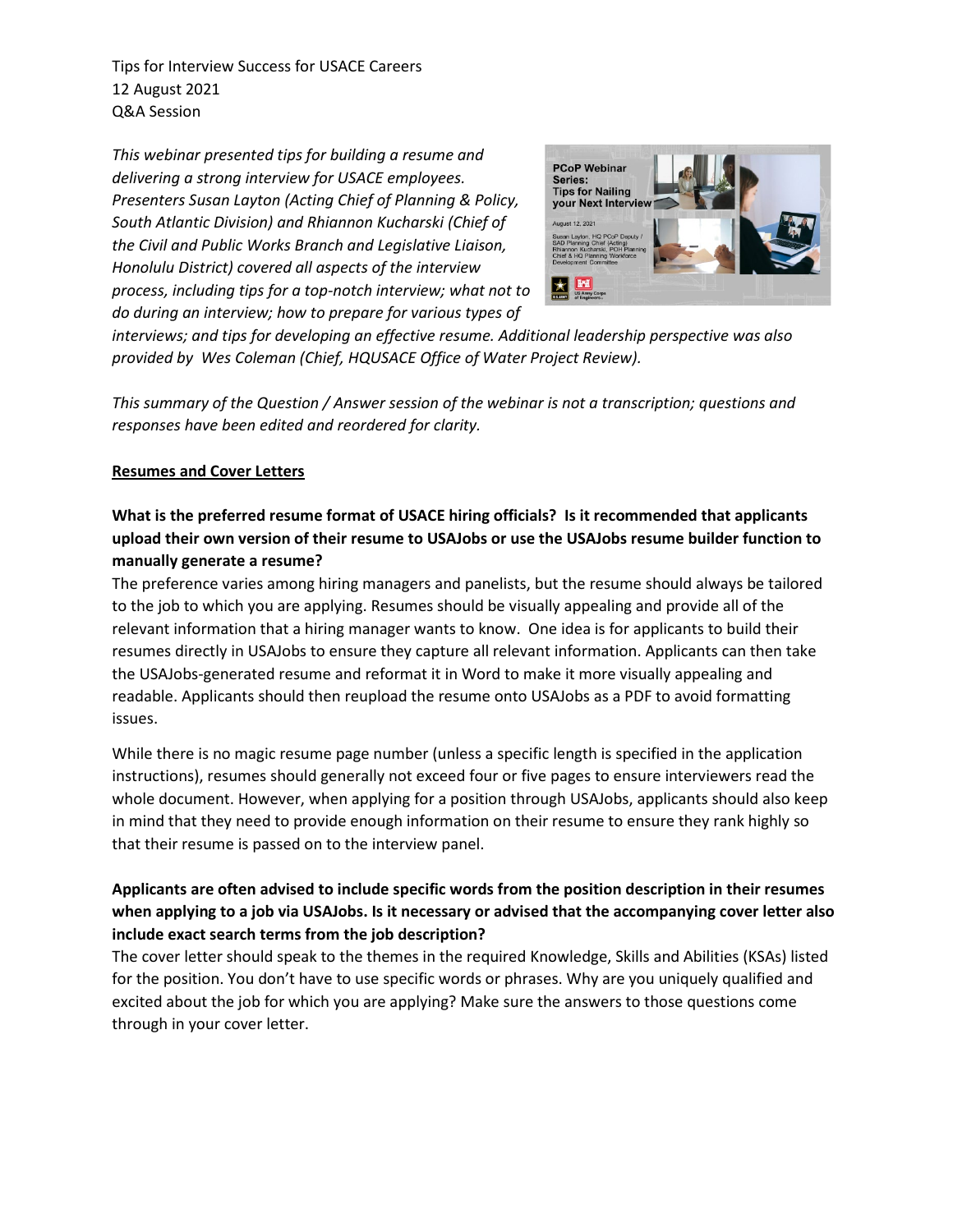Tips for Interview Success for USACE Careers 12 August 2021

#### **Should trainings and PROSPECT courses be listed on an applicant's resume?**

Trainings, coursework, and certifications relevant to the job can be listed on an applicant's resume, but an applicant should prioritize work experience on their resume over trainings. As a general rule of thumb, the longer an applicant's career, the more the applicant's resume should emphasize experience to tell the story about why they are qualified for the position. Note: applicants should always follow the specific instructions provided with respect to what type of information to provide; for example, some application processes such as the Water Resources Planner certification require all relevant training to be current in the USACE Planner Database.

#### **Interviews**

# **How should an applicant respond if they are asked a question that starts with "Tell me about a time when..." if they do not have the referenced experience? Should the applicant tell the interviewer what they would do in that situation instead?**

In this situation it is often best for the applicant to generalize the question by responding with something they have seen done or have second-hand experience with that relates to the type of experience in question. An example response might be "I haven't performed that action personally, but I was on a project delivery team where I was responsible for a similar task..."

### **Should an applicant send a thank-you note, either handwritten or an email, after the interview?**

Sending a thank-you note is always recommended. They are appreciated by interviewers and show a wiliness to "go the extra mile." Typically, an email is acceptable, unless you have the interviewer's mailing address. The decision will often be made within a few days, or sometimes the same day, so an email is often more timely.

## **Is there a standard number of minutes applicants should limit their answers to?**

It depends on how many questions there are and for how long the interview will last. Make sure you balance the time you have across all questions and leave a bit of time at the end for you to make your closing statement/elevator pitch about yourself.

## **During a virtual interview, should a blank or blurred background or a picture be used if the interviewee is not already in a professional setting?**

It is up to you, just make sure the background is appropriate, professional and not a distraction from you or your responses. I like the virtual office backgrounds available on WebEx.

#### **Miscellaneous**

## **Does a promotion SF-50 (Notification of Personnel Action) count for the purposes of previous position SF-50 documentation typically required for federal job applications?**

If that promotion SF-50 is for your current job, it should work. Just don't use a SF-50 from a cash or time off award.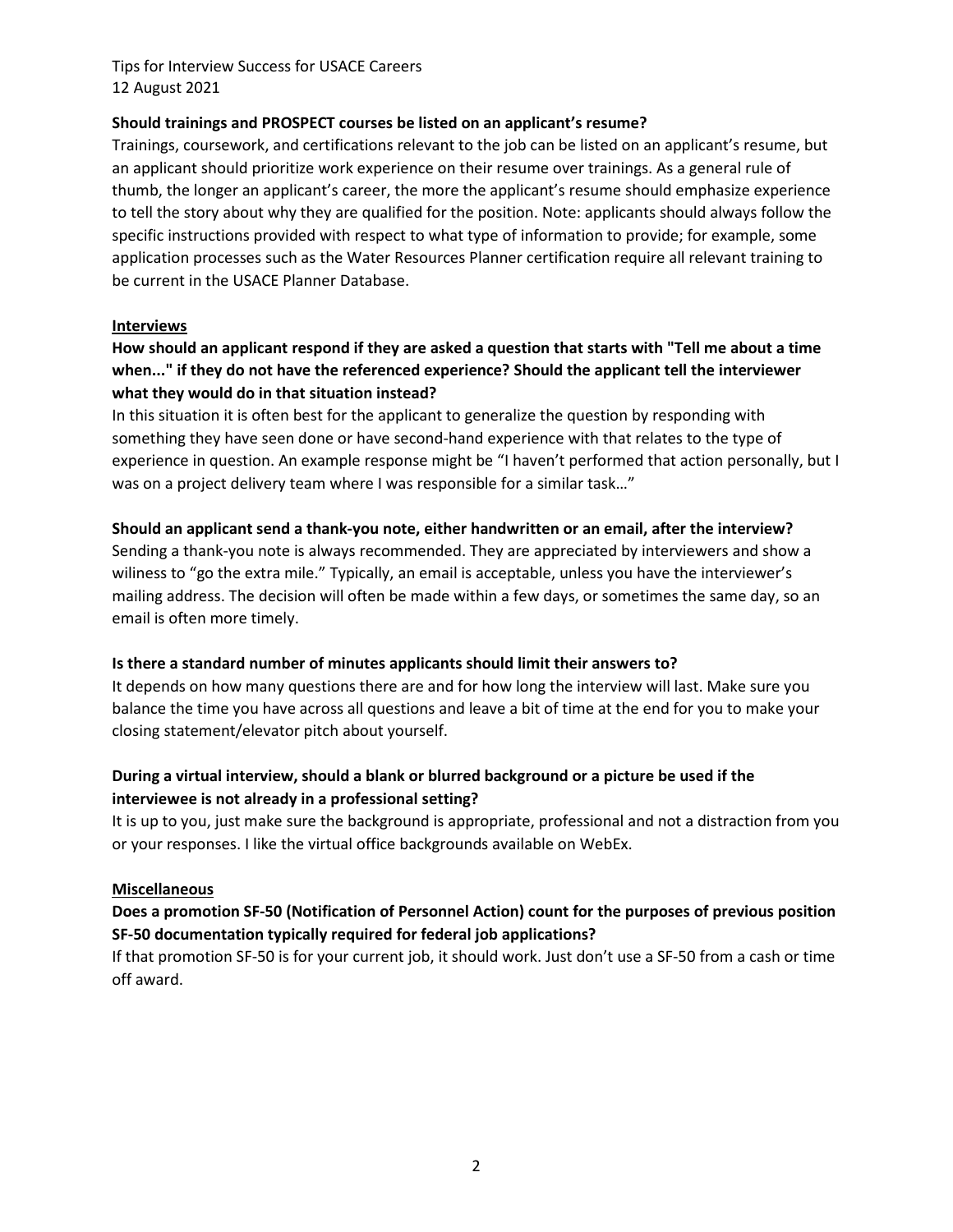Tips for Interview Success for USACE Careers 12 August 2021

## **Tips for Interview Success from the Field**

*The following tips were suggested by webinar participants based on their experiences participating in interviews (both as interviewees and interviewers).*

### Resumes

- Applicants should tighten their resume so that it is concise and easy for an interviewer to review and to ensure that the skills and experiences highlighted relate specifically to the job you are applying for.
- Don't copy and paste the position description into your resume this doesn't tell the interviewer how your experience is applicable.

### Interviews – General

- When responding to multi-part questions, it can be helpful for the applicant to write down the different parts of the question to ensure they respond to all parts. It can also be helpful for an applicant to note a word or two next to the question parts to remind themselves of how they want to respond.
- Applicants can prepare and practice responses to different anticipated questions during their preparation for an interview.
- Applicants can and should ask the interviewer to repeat the question if needed, to ensure they answered all parts of the question. This is much preferred over not providing a complete answer.
- It is acceptable for applicants to pause for a moment or two before responding to a question to collect their thoughts and deliver a better formulated response. An applicant can also restate the question to give themselves a little more time to think.
- It is helpful for applicants to include examples in their answers, as it gives the interviewer a better understanding of the applicant and their experience.
- Applicants should use different and recent examples for each answer, to show a diversity of experience. Applicants should also try to use examples with successful conclusions.
- Even if an applicant knows their interviewers, they should treat the interviewers as if they do not know them at all. Applicants in this situation should also make sure to provide complete answers detailing the "so what" of their responses and specifically outline the value they can provide, as opposed to assuming the interviews automatically understand the relevance of the applicant's experience.
- Applicants may find it helpful to use the "STAR" method when responding to a question by detailing the "Situation" and challenges faced, the "Task" or the context of the situation, the "Action" taken by the applicant, and the "Result" of those actions. This link describes the method in more detail: <https://careercenter.lehigh.edu/node/145>
- Applicants should attempt to be as succinct as possible when responding to questions.
- An applicant should be careful with the use of filler language and avoid "um" or starting every sentence with "so."
- When responding to a question, applicants should endeavor to tie their skills and experiences to those being looked for in the job posting.
- Maintaining eye contact is an effective interview strategy.
- It is sometimes helpful to include a funny or charming anecdote to show an applicant's personality in the workplace and let the interviewers know you are human!